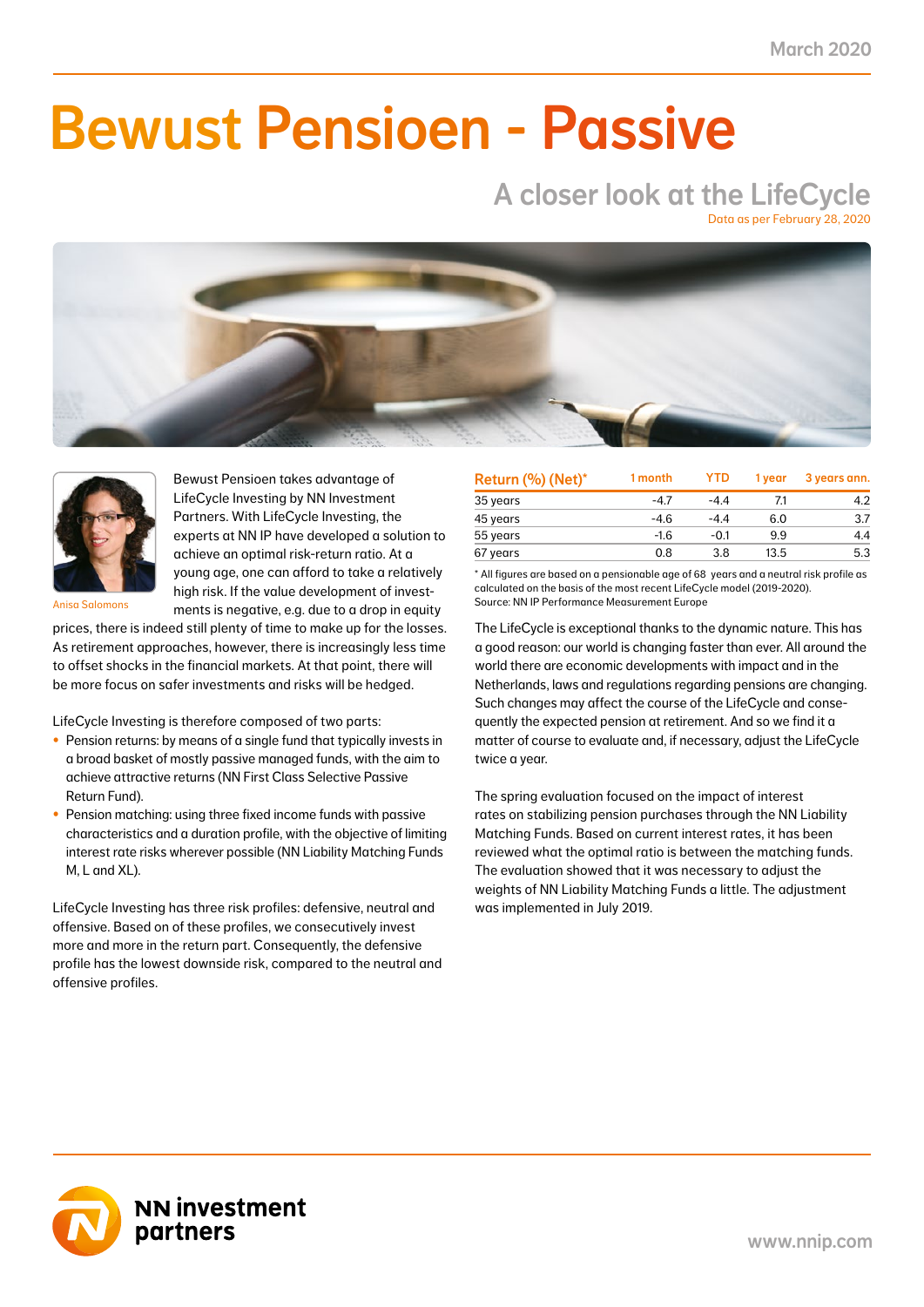### Bewust Pensioen - Passive (Defensive risk profile)

| 35 years old<br>Net Return %                 | 1 month | 1 month<br><b>Return Contribution</b> | <b>Year to date</b><br>Return | Year to date<br><b>Contribution</b> | 1 year | 1 year | 3 years | 3 years | 3 years | 3 years<br>Return Contribution Return (ann) Contribution (ann) Return (cum) Contribution (cum) | Weight* |
|----------------------------------------------|---------|---------------------------------------|-------------------------------|-------------------------------------|--------|--------|---------|---------|---------|------------------------------------------------------------------------------------------------|---------|
| <b>Pension Returns</b>                       |         |                                       |                               |                                     |        |        |         |         |         |                                                                                                |         |
| NN First Class Selective Passive Return Fund | $-5.8$  | $-4.6$                                | $-6.0$                        | $-4.9$                              | 4.7    | 4.0    | 3.6     | 2.9     | 11.1    | 9.2                                                                                            | 80.0    |
| <b>Pension Matching</b>                      |         |                                       |                               |                                     |        |        |         |         |         |                                                                                                |         |
| NN Liability Matching Fund M                 | 0.4     | 0.0                                   | 1.1                           | 0.1                                 | 2.4    | 0.3    | 1.0     | 0.1     | 3.0     | 0.3                                                                                            | 11.0    |
| NN Liability Matching Fund L                 | 4.0     | 0.0                                   | 10.2                          | 0.0                                 | 27.3   | 0.0    | 9.6     | 0.0     | 31.7    | 0.0                                                                                            | 0.0     |
| NN Liability Matching Fund XL                | 9.0     | 0.9                                   | 22.0                          | 2.0                                 | 63.3   | 5.2    | 18.7    | 1.8     | 67.3    | 5.7                                                                                            | 9.0     |
| <b>TOTAL</b>                                 |         | $-3.7$                                |                               | $-2.7$                              |        | 9.4    |         | 4.8     |         | 15.2                                                                                           | 100%    |

| <b>Bewust Pensioen - Passive (Defensive risk profile)</b>                                                                                                                                                                                                                                                                                                                                                                                                                          |            |                                       |                                |                                            |             |             |            |            |             | Data as per February 28, 2020                                                                  |             |
|------------------------------------------------------------------------------------------------------------------------------------------------------------------------------------------------------------------------------------------------------------------------------------------------------------------------------------------------------------------------------------------------------------------------------------------------------------------------------------|------------|---------------------------------------|--------------------------------|--------------------------------------------|-------------|-------------|------------|------------|-------------|------------------------------------------------------------------------------------------------|-------------|
| 35 years old<br>Net Return %                                                                                                                                                                                                                                                                                                                                                                                                                                                       | 1 month    | <b>Return Contribution</b>            | 1 month Year to date<br>Return | <b>Year to date</b><br><b>Contribution</b> | 1 year      | 1 year      | 3 years    | 3 years    | 3 years     | 3 years<br>Return Contribution Return (ann) Contribution (ann) Return (cum) Contribution (cum) | Weight'     |
| <b>Pension Returns</b>                                                                                                                                                                                                                                                                                                                                                                                                                                                             |            |                                       |                                |                                            |             |             |            |            |             |                                                                                                |             |
| NN First Class Selective Passive Return Fund                                                                                                                                                                                                                                                                                                                                                                                                                                       | $-5.8$     | $-4.6$                                | $-6.0$                         | $-4.9$                                     | 4.7         | 4.0         | 3.6        | 2.9        | 11.1        | 9.2                                                                                            | 80.0        |
| <b>Pension Matching</b>                                                                                                                                                                                                                                                                                                                                                                                                                                                            |            |                                       |                                |                                            |             |             |            | 0.1        |             |                                                                                                |             |
| NN Liability Matching Fund M<br>NN Liability Matching Fund L                                                                                                                                                                                                                                                                                                                                                                                                                       | 0.4<br>4.0 | 0.0<br>0.0                            | 1.1<br>10.2                    | 0.1<br>0.0                                 | 2.4<br>27.3 | 0.3<br>0.0  | 1.0<br>9.6 | 0.0        | 3.0<br>31.7 | 0.3<br>0.0                                                                                     | 11.0<br>0.0 |
| NN Liability Matching Fund XL                                                                                                                                                                                                                                                                                                                                                                                                                                                      | 9.0        | 0.9                                   | 22.0                           | 2.0                                        | 63.3        | 5.2         | 18.7       | 1.8        | 67.3        | 5.7                                                                                            | 9.0         |
| <b>TOTAL</b>                                                                                                                                                                                                                                                                                                                                                                                                                                                                       |            | $-3.7$                                |                                | $-2.7$                                     |             | 9.4         |            | 4.8        |             | 15.2                                                                                           | 100%        |
|                                                                                                                                                                                                                                                                                                                                                                                                                                                                                    |            |                                       |                                |                                            |             |             |            |            |             |                                                                                                |             |
| 45 years old<br>Net Return %                                                                                                                                                                                                                                                                                                                                                                                                                                                       | 1 month    | 1 month<br><b>Return Contribution</b> | <b>Year to date</b><br>Return  | <b>Year to date</b><br><b>Contribution</b> | 1 year      | 1 year      | 3 years    | 3 years    | 3 years     | 3 years<br>Return Contribution Return (ann) Contribution (ann) Return (cum) Contribution (cum) | Weight'     |
| <b>Pension Returns</b>                                                                                                                                                                                                                                                                                                                                                                                                                                                             |            |                                       |                                |                                            |             |             |            |            |             |                                                                                                |             |
| NN First Class Selective Passive Return Fund                                                                                                                                                                                                                                                                                                                                                                                                                                       | $-5.8$     | $-4.3$                                | $-6.0$                         | $-4.6$                                     | 4.7         | 3.7         | 3.6        | 2.7        | 11.1        | 8.5                                                                                            | 75.0        |
| <b>Pension Matching</b>                                                                                                                                                                                                                                                                                                                                                                                                                                                            |            |                                       |                                |                                            |             |             |            |            |             |                                                                                                |             |
| NN Liability Matching Fund M                                                                                                                                                                                                                                                                                                                                                                                                                                                       | 0.4        | 0.1                                   | 1.1                            | 0.2                                        | 2.4         | 0.4         | 1.0        | 0.2        | 3.0         | 0.5                                                                                            | 19.0        |
| NN Liability Matching Fund L                                                                                                                                                                                                                                                                                                                                                                                                                                                       | 4.0        | 0.0                                   | 10.2                           | 0.0                                        | 27.3        | 0.0         | 9.6        | 0.0        | 31.7        | 0.0                                                                                            | 0.0         |
| NN Liability Matching Fund XL                                                                                                                                                                                                                                                                                                                                                                                                                                                      | 9.0        | 0.7                                   | 22.0                           | 1.5                                        | 63.3        | 3.7         | 18.7       | 1.3        | 67.3        | 4.0                                                                                            | 7.0         |
| TOTAL                                                                                                                                                                                                                                                                                                                                                                                                                                                                              |            | $-3.6$                                |                                | $-2.9$                                     |             | 7.8         |            | 4.2        |             | 13.0                                                                                           | 100%        |
| 55 years old<br>Net Return %                                                                                                                                                                                                                                                                                                                                                                                                                                                       | 1 month    | 1 month<br><b>Return Contribution</b> | <b>Year to date</b><br>Return  | <b>Year to date</b><br><b>Contribution</b> | 1 year      | 1 year      | 3 years    | 3 years    | 3 years     | 3 years<br>Return Contribution Return (ann) Contribution (ann) Return (cum) Contribution (cum) | Weight'     |
| <b>Pension Returns</b>                                                                                                                                                                                                                                                                                                                                                                                                                                                             |            |                                       |                                |                                            |             |             |            |            |             |                                                                                                |             |
| NN First Class Selective Passive Return Fund                                                                                                                                                                                                                                                                                                                                                                                                                                       | $-5.8$     | $-2.4$                                | $-6.0$                         | $-2.5$                                     | 4.7         | 2.0         | 3.6        | 1.4        | 11.1        | 4.6                                                                                            | 41.0        |
| <b>Pension Matching</b>                                                                                                                                                                                                                                                                                                                                                                                                                                                            |            |                                       |                                |                                            |             |             |            |            |             |                                                                                                |             |
| NN Liability Matching Fund M                                                                                                                                                                                                                                                                                                                                                                                                                                                       | 0.4        | 0.1                                   | 1.1                            | 0.4                                        | 2.4         | 0.9         | 1.0        | 0.4        | 3.0         | 1.2                                                                                            | 38.0        |
| NN Liability Matching Fund L                                                                                                                                                                                                                                                                                                                                                                                                                                                       | 4.0        | 0.4                                   | 10.2                           | 1.0                                        | 27.3        | 2.6         | 9.6        | 0.9        | 31.7        | 2.9                                                                                            | 10.0        |
| NN Liability Matching Fund XL                                                                                                                                                                                                                                                                                                                                                                                                                                                      | 9.0        | 1.1                                   | 22.0                           | 2.3                                        | 63.3        | 6.0         | 18.7       | 2.1        | 67.3        | 6.6                                                                                            | 11.0        |
| TOTAL                                                                                                                                                                                                                                                                                                                                                                                                                                                                              |            | $-0.8$                                |                                | 1.2                                        |             | 11.6        |            | 4.8        |             | 15.2                                                                                           | 100%        |
| 67 years old                                                                                                                                                                                                                                                                                                                                                                                                                                                                       |            |                                       |                                |                                            |             |             |            |            |             |                                                                                                |             |
| Net Return %                                                                                                                                                                                                                                                                                                                                                                                                                                                                       | 1 month    | 1 month<br><b>Return Contribution</b> | <b>Year to date</b><br>Return  | <b>Year to date</b><br><b>Contribution</b> | 1 year      | 1 year      | 3 years    | 3 years    | 3 years     | 3 years<br>Return Contribution Return (ann) Contribution (ann) Return (cum) Contribution (cum) | Weight'     |
| <b>Pension Returns</b>                                                                                                                                                                                                                                                                                                                                                                                                                                                             |            |                                       |                                |                                            |             |             |            |            |             |                                                                                                |             |
| NN First Class Selective Passive Return Fund                                                                                                                                                                                                                                                                                                                                                                                                                                       | $-5.8$     | $-1.2$                                | $-6.0$                         | $-1.2$                                     | 4.7         | 1.0         | 3.6        | 0.7        | 11.1        | 2.2                                                                                            | 20.0        |
| <b>Pension Matching</b>                                                                                                                                                                                                                                                                                                                                                                                                                                                            |            |                                       |                                |                                            |             |             |            |            |             |                                                                                                |             |
| NN Liability Matching Fund M                                                                                                                                                                                                                                                                                                                                                                                                                                                       | 0.4        | 0.1                                   | 1.1                            | 0.4                                        | 2.4         | 0.9         | 1.0        | 0.4        | 3.0         | 1.2                                                                                            | 33.0        |
| NN Liability Matching Fund L                                                                                                                                                                                                                                                                                                                                                                                                                                                       | 4.0        | 1.9                                   | 10.2                           | 4.7                                        | 27.3        | 11.6        | 9.6        | 4.2        | 31.7        | 13.4                                                                                           | 47.0        |
| NN Liability Matching Fund XL<br><b>TOTAL</b>                                                                                                                                                                                                                                                                                                                                                                                                                                      | 9.0        | 0.0<br>0.8                            | 22.0                           | 0.0<br>3.8                                 | 63.3        | 0.0<br>13.5 | 18.7       | 0.0<br>5.3 | 67.3        | 0.0<br>16.8                                                                                    | 0.0<br>100% |
| Over the years. the fund's weightings in the LifeCycle may change. The figures shown in the column 'weighting' are based on the most recent weighting of the LifeCycle.<br>This means that the returns shown in the column 'year to date contribution' cannot exactly be derived from this report.<br>The contribution is the contribution to the total net return based on the current weights in the LifeCycle model (2019-2020)<br>Source: NN IP Performance Measurement Europe |            |                                       |                                |                                            |             |             |            |            |             |                                                                                                |             |
|                                                                                                                                                                                                                                                                                                                                                                                                                                                                                    |            |                                       |                                |                                            |             |             |            |            |             |                                                                                                |             |
| <b>NN investment</b><br>partners                                                                                                                                                                                                                                                                                                                                                                                                                                                   |            |                                       |                                |                                            |             |             |            |            |             |                                                                                                |             |

| 55 years old                                 | 1 month | 1 month                    | <b>Year to date</b> | <b>Year to date</b> | 1 year | 1 year | 3 years | 3 years | 3 years | 3 years                                                                             |         |
|----------------------------------------------|---------|----------------------------|---------------------|---------------------|--------|--------|---------|---------|---------|-------------------------------------------------------------------------------------|---------|
| <b>Net Return %</b>                          |         | <b>Return Contribution</b> | Return              | <b>Contribution</b> |        |        |         |         |         | Return Contribution Return (ann) Contribution (ann) Return (cum) Contribution (cum) | Weight* |
| <b>Pension Returns</b>                       |         |                            |                     |                     |        |        |         |         |         |                                                                                     |         |
| NN First Class Selective Passive Return Fund | $-5.8$  | $-2.4$                     | $-6.0$              | $-2.5$              | 4.7    | 2.0    | 3.6     | 1.4     | 11.1    | 4.6                                                                                 | 41.0    |
| <b>Pension Matching</b>                      |         |                            |                     |                     |        |        |         |         |         |                                                                                     |         |
| NN Liability Matching Fund M                 | 0.4     | 0.1                        | 1.1                 | 0.4                 | 2.4    | 0.9    | 1.0     | 0.4     | 3.0     | 1.2                                                                                 | 38.0    |
| NN Liability Matching Fund L                 | 4.0     | 0.4                        | 10.2                | 1.0                 | 27.3   | 2.6    | 9.6     | 0.9     | 31.7    | 2.9                                                                                 | 10.0    |
| NN Liability Matching Fund XL                | 9.0     | 1.1                        | 22.0                | 2.3                 | 63.3   | 6.0    | 18.7    | 2.1     | 67.3    | 6.6                                                                                 | 11.0    |
| <b>TOTAL</b>                                 |         | $-0.8$                     |                     | 1.2                 |        | 11.6   |         | 4.8     |         | 15.2                                                                                | 100%    |

| 67 years old<br>Net Return %                 | 1 month | 1 month<br><b>Return Contribution</b> | Year to date<br><b>Return</b> | Year to date<br><b>Contribution</b> | 1 year | l vear | 3 years | 3 years | 3 years | 3 years<br>Return Contribution Return (ann) Contribution (ann) Return (cum) Contribution (cum) | Weight* |
|----------------------------------------------|---------|---------------------------------------|-------------------------------|-------------------------------------|--------|--------|---------|---------|---------|------------------------------------------------------------------------------------------------|---------|
| <b>Pension Returns</b>                       |         |                                       |                               |                                     |        |        |         |         |         |                                                                                                |         |
| NN First Class Selective Passive Return Fund | $-5.8$  | $-1.2$                                | $-6.0$                        | $-1.2$                              | 4.7    | 1.0    | 3.6     | 0.7     | 11.1    | 2.2                                                                                            | 20.0    |
| <b>Pension Matching</b>                      |         |                                       |                               |                                     |        |        |         |         |         |                                                                                                |         |
| NN Liability Matching Fund M                 | 0.4     | 0.1                                   | 1.1                           | 0.4                                 | 2.4    | 0.9    | 1.0     | 0.4     | 3.0     | 1.2                                                                                            | 33.0    |
| NN Liability Matching Fund L                 | 4.0     | 1.9                                   | 10.2                          | 4.7                                 | 27.3   | 11.6   | 9.6     | 4.2     | 31.7    | 13.4                                                                                           | 47.0    |
| NN Liability Matching Fund XL                | 9.0     | 0.0                                   | 22.0                          | 0.0                                 | 63.3   | 0.0    | 18.7    | 0.0     | 67.3    | 0.0                                                                                            | 0.0     |
| <b>TOTAL</b>                                 |         | 0.8                                   |                               | 3.8                                 |        | 13.5   |         | 5.3     |         | 16.8                                                                                           | 100%    |

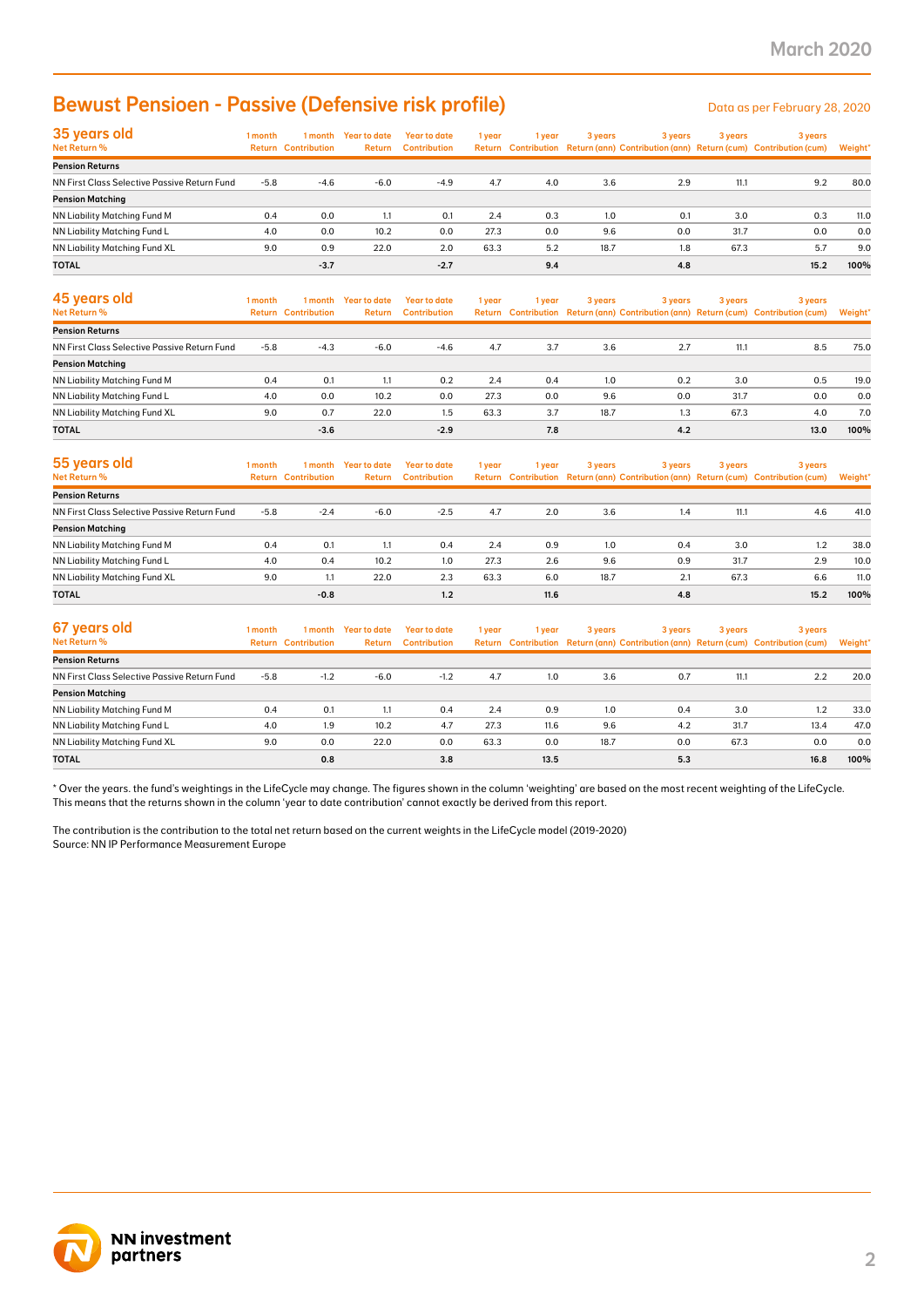### Bewust Pensioen - Passive (Neutral risk profile) Data as per February 28, 2020

| 35 years old                                 | 1 month | 1 month                    | Year to date  | Year to date        | 1 year | 1 year | 3 years | 3 years | 3 years | 3 years                                                                             |         |
|----------------------------------------------|---------|----------------------------|---------------|---------------------|--------|--------|---------|---------|---------|-------------------------------------------------------------------------------------|---------|
| Net Return %                                 |         | <b>Return Contribution</b> | <b>Return</b> | <b>Contribution</b> |        |        |         |         |         | Return Contribution Return (ann) Contribution (ann) Return (cum) Contribution (cum) | Weight* |
| <b>Pension Returns</b>                       |         |                            |               |                     |        |        |         |         |         |                                                                                     |         |
| NN First Class Selective Passive Return Fund | $-5.8$  | $-5.2$                     | $-6.0$        | $-5.4$              | 4.7    | 4.4    | 3.6     | 3.3     | 11.1    | 10.2                                                                                | 90.0    |
| <b>Pension Matching</b>                      |         |                            |               |                     |        |        |         |         |         |                                                                                     |         |
| NN Liability Matching Fund M                 | 0.4     | 0.0                        | 1.1           | 0.1                 | 2.4    | 0.1    | 1.0     | 0.1     | 3.0     | 0.2                                                                                 | 5.0     |
| NN Liability Matching Fund L                 | 4.0     | 0.0                        | 10.2          | 0.0                 | 27.3   | 0.0    | 9.6     | 0.0     | 31.7    | 0.0                                                                                 | 0.0     |
| NN Liability Matching Fund XL                | 9.0     | 0.5                        | 22.0          | 1.0                 | 63.3   | 2.5    | 18.7    | 0.9     | 67.3    | 2.8                                                                                 | 5.0     |
| <b>TOTAL</b>                                 |         | $-4.7$                     |               | $-4.4$              |        | 7.1    |         | 4.2     |         | 13.1                                                                                | 100%    |

| <b>Bewust Pensioen - Passive (Neutral risk profile)</b>                                                                                                                                                                                                                                                 |         |                                       |                                      |                                            |        |        |         |         |         | Data as per February 28, 2020                                                                  |                |
|---------------------------------------------------------------------------------------------------------------------------------------------------------------------------------------------------------------------------------------------------------------------------------------------------------|---------|---------------------------------------|--------------------------------------|--------------------------------------------|--------|--------|---------|---------|---------|------------------------------------------------------------------------------------------------|----------------|
| 35 years old<br>Net Return %                                                                                                                                                                                                                                                                            | 1 month | <b>Return Contribution</b>            | 1 month Year to date<br>Return       | <b>Year to date</b><br><b>Contribution</b> | 1 year | 1 year | 3 years | 3 years | 3 years | 3 years<br>Return Contribution Return (ann) Contribution (ann) Return (cum) Contribution (cum) | <b>Weight'</b> |
| <b>Pension Returns</b>                                                                                                                                                                                                                                                                                  |         |                                       |                                      |                                            |        |        |         |         |         |                                                                                                |                |
| NN First Class Selective Passive Return Fund                                                                                                                                                                                                                                                            | $-5.8$  | $-5.2$                                | $-6.0$                               | $-5.4$                                     | 4.7    | 4.4    | 3.6     | 3.3     | 11.1    | 10.2                                                                                           | 90.0           |
| <b>Pension Matching</b><br>NN Liability Matching Fund M                                                                                                                                                                                                                                                 | 0.4     | 0.0                                   | 1.1                                  | 0.1                                        | 2.4    | 0.1    | 1.0     | 0.1     | 3.0     | 0.2                                                                                            | 5.0            |
| NN Liability Matching Fund L                                                                                                                                                                                                                                                                            | 4.0     | 0.0                                   | 10.2                                 | 0.0                                        | 27.3   | 0.0    | 9.6     | 0.0     | 31.7    | 0.0                                                                                            | 0.0            |
| NN Liability Matching Fund XL                                                                                                                                                                                                                                                                           | 9.0     | 0.5                                   | 22.0                                 | 1.0                                        | 63.3   | 2.5    | 18.7    | 0.9     | 67.3    | 2.8                                                                                            | 5.0            |
| TOTAL                                                                                                                                                                                                                                                                                                   |         | $-4.7$                                |                                      | $-4.4$                                     |        | 7.1    |         | 4.2     |         | 13.1                                                                                           | 100%           |
| 45 years old<br>Net Return %                                                                                                                                                                                                                                                                            | 1 month | 1 month<br><b>Return Contribution</b> | <b>Year to date</b><br><b>Return</b> | <b>Year to date</b><br><b>Contribution</b> | 1 year | 1 year | 3 years | 3 years | 3 years | 3 years<br>Return Contribution Return (ann) Contribution (ann) Return (cum) Contribution (cum) | <b>Weight'</b> |
| <b>Pension Returns</b>                                                                                                                                                                                                                                                                                  |         |                                       |                                      |                                            |        |        |         |         |         |                                                                                                |                |
| NN First Class Selective Passive Return Fund                                                                                                                                                                                                                                                            | $-5.8$  | $-4.9$                                | $-6.0$                               | $-5.2$                                     | 4.7    | 4.1    | 3.6     | 3.1     | 11.1    | 9.5                                                                                            | 85.0           |
| <b>Pension Matching</b>                                                                                                                                                                                                                                                                                 |         |                                       |                                      |                                            |        |        |         |         |         |                                                                                                |                |
| NN Liability Matching Fund M                                                                                                                                                                                                                                                                            | 0.4     | 0.0                                   | 1.1                                  | 0.1                                        | 2.4    | 0.3    | 1.0     | 0.1     | 3.0     | 0.3                                                                                            | 12.0           |
| NN Liability Matching Fund L                                                                                                                                                                                                                                                                            | 4.0     | 0.0                                   | 10.2                                 | 0.0                                        | 27.3   | 0.0    | 9.6     | 0.0     | 31.7    | 0.0                                                                                            | 0.0            |
| NN Liability Matching Fund XL                                                                                                                                                                                                                                                                           | 9.0     | 0.3                                   | 22.0                                 | 0.7                                        | 63.3   | 1.6    | 18.7    | 0.6     | 67.3    | 1.8                                                                                            | 3.0            |
| TOTAL                                                                                                                                                                                                                                                                                                   |         | $-4.6$                                |                                      | $-4.4$                                     |        | 6.0    |         | 3.7     |         | 11.6                                                                                           | 100%           |
| 55 years old<br><b>Net Return %</b>                                                                                                                                                                                                                                                                     | 1 month | 1 month<br><b>Return Contribution</b> | <b>Year to date</b><br>Return        | <b>Year to date</b><br><b>Contribution</b> | 1 year | 1 year | 3 years | 3 years | 3 years | 3 years<br>Return Contribution Return (ann) Contribution (ann) Return (cum) Contribution (cum) | <b>Weight</b>  |
| <b>Pension Returns</b>                                                                                                                                                                                                                                                                                  |         |                                       |                                      |                                            |        |        |         |         |         |                                                                                                |                |
| NN First Class Selective Passive Return Fund                                                                                                                                                                                                                                                            | $-5.8$  | $-2.9$                                | $-6.0$                               | $-4.2$                                     | 4.7    | 2.4    | 3.6     | 1.8     | 11.1    | 5.5                                                                                            | 50.0           |
| <b>Pension Matching</b>                                                                                                                                                                                                                                                                                 |         |                                       |                                      |                                            |        |        |         |         |         |                                                                                                |                |
| NN Liability Matching Fund M                                                                                                                                                                                                                                                                            | 0.4     | 0.1                                   | 1.1                                  | 0.5                                        | 2.4    | 0.8    | 1.0     | 0.3     | 3.0     | 1.1                                                                                            | 34.0           |
| NN Liability Matching Fund L                                                                                                                                                                                                                                                                            | 4.0     | 0.3                                   | 10.2                                 | 1.1                                        | 27.3   | 2.1    | 9.6     | 0.7     | 31.7    | 2.3                                                                                            | 8.0            |
| NN Liability Matching Fund XL                                                                                                                                                                                                                                                                           | 9.0     | 0.8                                   | 22.0                                 | 2.5                                        | 63.3   | 4.6    | 18.7    | 1.6     | 67.3    | 4.9                                                                                            | 8.0            |
| <b>TOTAL</b>                                                                                                                                                                                                                                                                                            |         | $-1.6$                                |                                      | $-0.1$                                     |        | 9.9    |         | 4.4     |         | 13.8                                                                                           | 100%           |
| 67 years old<br>Net Return %                                                                                                                                                                                                                                                                            | 1 month | 1 month<br><b>Return Contribution</b> | <b>Year to date</b><br>Return        | <b>Year to date</b><br><b>Contribution</b> | 1 year | 1 year | 3 years | 3 years | 3 years | 3 years<br>Return Contribution Return (ann) Contribution (ann) Return (cum) Contribution (cum) | <b>Weight'</b> |
| <b>Pension Returns</b>                                                                                                                                                                                                                                                                                  |         |                                       |                                      |                                            |        |        |         |         |         |                                                                                                |                |
| NN First Class Selective Passive Return Fund                                                                                                                                                                                                                                                            | $-5.8$  | $-1.2$                                | $-6.0$                               | $-1.2$                                     | 4.7    | 1.0    | 3.6     | 0.7     | 11.1    | 2.2                                                                                            | 20.0           |
| <b>Pension Matching</b>                                                                                                                                                                                                                                                                                 |         |                                       |                                      |                                            |        |        |         |         |         |                                                                                                |                |
| NN Liability Matching Fund M                                                                                                                                                                                                                                                                            | 0.4     | 0.1                                   | 1.1                                  | 0.4                                        | 2.4    | 0.9    | 1.0     | 0.4     | 3.0     | 1.2                                                                                            | 33.0           |
| NN Liability Matching Fund L                                                                                                                                                                                                                                                                            | 4.0     | 1.9                                   | 10.2                                 | 4.7                                        | 27.3   | 11.6   | 9.6     | 4.2     | 31.7    | 13.4                                                                                           | 47.0           |
| NN Liability Matching Fund XL                                                                                                                                                                                                                                                                           | 9.0     | 0.0                                   | 22.0                                 | 0.0                                        | 63.3   | 0.0    | 18.7    | 0.0     | 67.3    | 0.0                                                                                            | 0.0            |
| TOTAL                                                                                                                                                                                                                                                                                                   |         | 0.8                                   |                                      | 3.8                                        |        | 13.5   |         | 5.3     |         | 16.8                                                                                           | 100%           |
| This means that the returns shown in the column 'year to date contribution' cannot exactly be derived from this report.<br>The contribution is the contribution to the total net return based on the current weights in the LifeCycle model (2019-2020)<br>Source: NN IP Performance Measurement Europe |         |                                       |                                      |                                            |        |        |         |         |         |                                                                                                |                |
| <b>NN investment</b>                                                                                                                                                                                                                                                                                    |         |                                       |                                      |                                            |        |        |         |         |         |                                                                                                |                |

| 55 years old<br><b>Net Return %</b>          | 1 month<br>1 month |        | <b>Year to date</b><br>3 years<br>Year to date<br>1 year<br>1 year<br>Return Contribution Return (ann) Contribution (ann) Return (cum) Contribution (cum)<br><b>Return Contribution</b><br><b>Contribution</b> |        |      | 3 years |      | 3 years | 3 years |      |         |
|----------------------------------------------|--------------------|--------|----------------------------------------------------------------------------------------------------------------------------------------------------------------------------------------------------------------|--------|------|---------|------|---------|---------|------|---------|
|                                              |                    |        | Return                                                                                                                                                                                                         |        |      |         |      |         |         |      | Weight* |
| <b>Pension Returns</b>                       |                    |        |                                                                                                                                                                                                                |        |      |         |      |         |         |      |         |
| NN First Class Selective Passive Return Fund | $-5.8$             | $-2.9$ | $-6.0$                                                                                                                                                                                                         | $-4.2$ | 4.7  | 2.4     | 3.6  | 1.8     | 11.1    | 5.5  | 50.0    |
| <b>Pension Matching</b>                      |                    |        |                                                                                                                                                                                                                |        |      |         |      |         |         |      |         |
| NN Liability Matching Fund M                 | 0.4                | 0.1    | 1.1                                                                                                                                                                                                            | 0.5    | 2.4  | 0.8     | 1.0  | 0.3     | 3.0     | 1.1  | 34.0    |
| NN Liability Matching Fund L                 | 4.0                | 0.3    | 10.2                                                                                                                                                                                                           | 1.1    | 27.3 | 2.1     | 9.6  | 0.7     | 31.7    | 2.3  | 8.0     |
| NN Liability Matching Fund XL                | 9.0                | 0.8    | 22.0                                                                                                                                                                                                           | 2.5    | 63.3 | 4.6     | 18.7 | 1.6     | 67.3    | 4.9  | 8.0     |
| <b>TOTAL</b>                                 |                    | $-1.6$ |                                                                                                                                                                                                                | $-0.1$ |      | 9.9     |      | 4.4     |         | 13.8 | 100%    |

| 67 years old                                 | 1 month | 1 month                    | <b>Year to date</b> | Year to date        | 1 year | 1 year | 3 years | 3 years | 3 years | 3 years                                                                             |         |
|----------------------------------------------|---------|----------------------------|---------------------|---------------------|--------|--------|---------|---------|---------|-------------------------------------------------------------------------------------|---------|
| Net Return %                                 |         | <b>Return Contribution</b> | Return              | <b>Contribution</b> |        |        |         |         |         | Return Contribution Return (ann) Contribution (ann) Return (cum) Contribution (cum) | Weight* |
| <b>Pension Returns</b>                       |         |                            |                     |                     |        |        |         |         |         |                                                                                     |         |
| NN First Class Selective Passive Return Fund | $-5.8$  | $-1.2$                     | $-6.0$              | $-1.2$              | 4.7    | 1.0    | 3.6     | 0.7     | 11.1    | 2.2                                                                                 | 20.0    |
| <b>Pension Matching</b>                      |         |                            |                     |                     |        |        |         |         |         |                                                                                     |         |
| NN Liability Matching Fund M                 | 0.4     | 0.1                        | 1.1                 | 0.4                 | 2.4    | 0.9    | 1.0     | 0.4     | 3.0     | 1.2                                                                                 | 33.0    |
| NN Liability Matching Fund L                 | 4.0     | 1.9                        | 10.2                | 4.7                 | 27.3   | 11.6   | 9.6     | 4.2     | 31.7    | 13.4                                                                                | 47.0    |
| NN Liability Matching Fund XL                | 9.0     | 0.0                        | 22.0                | 0.0                 | 63.3   | 0.0    | 18.7    | 0.0     | 67.3    | 0.0                                                                                 | 0.0     |
| <b>TOTAL</b>                                 |         | 0.8                        |                     | 3.8                 |        | 13.5   |         | 5.3     |         | 16.8                                                                                | 100%    |